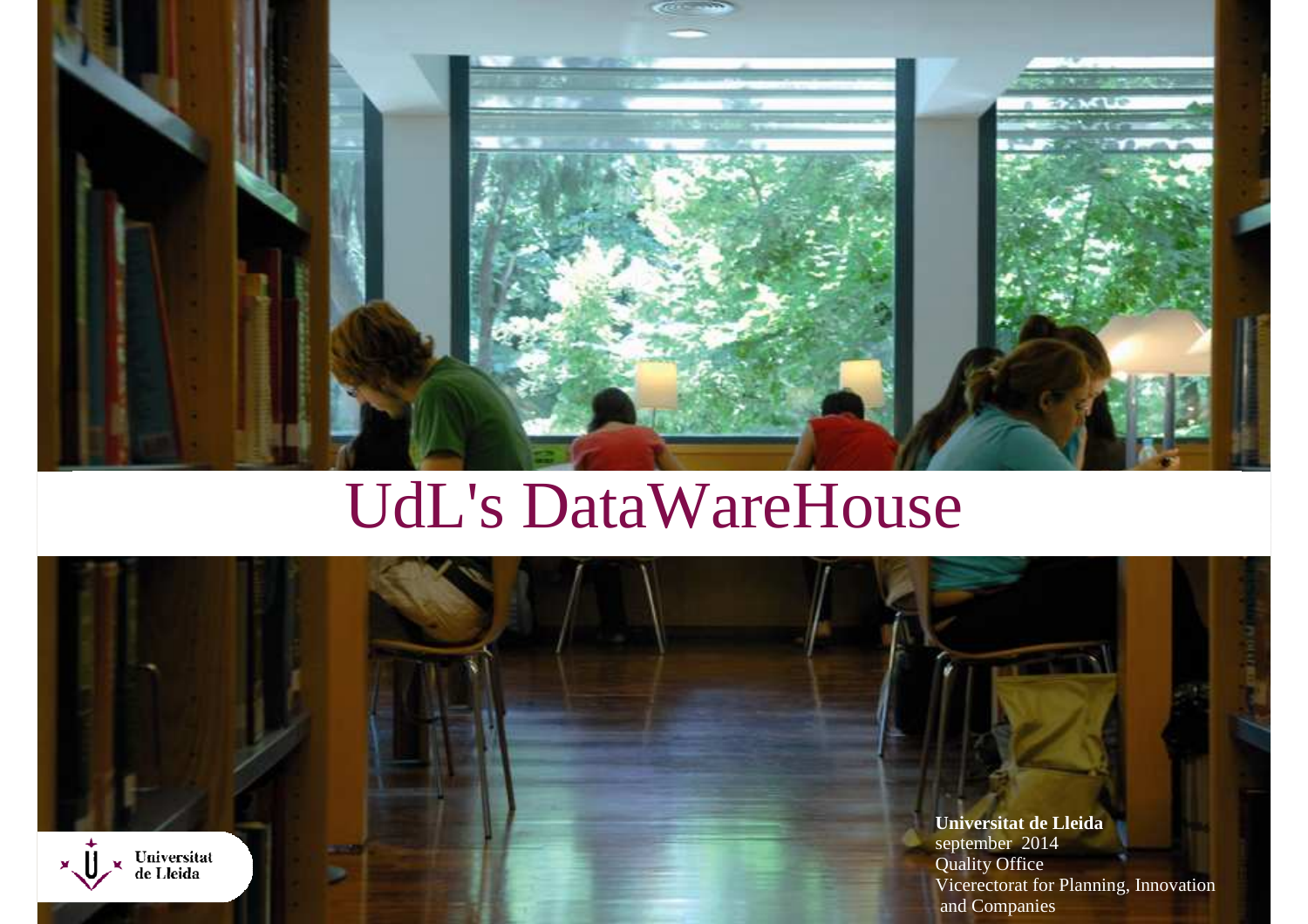

# **Why a DataWareHouse ?**





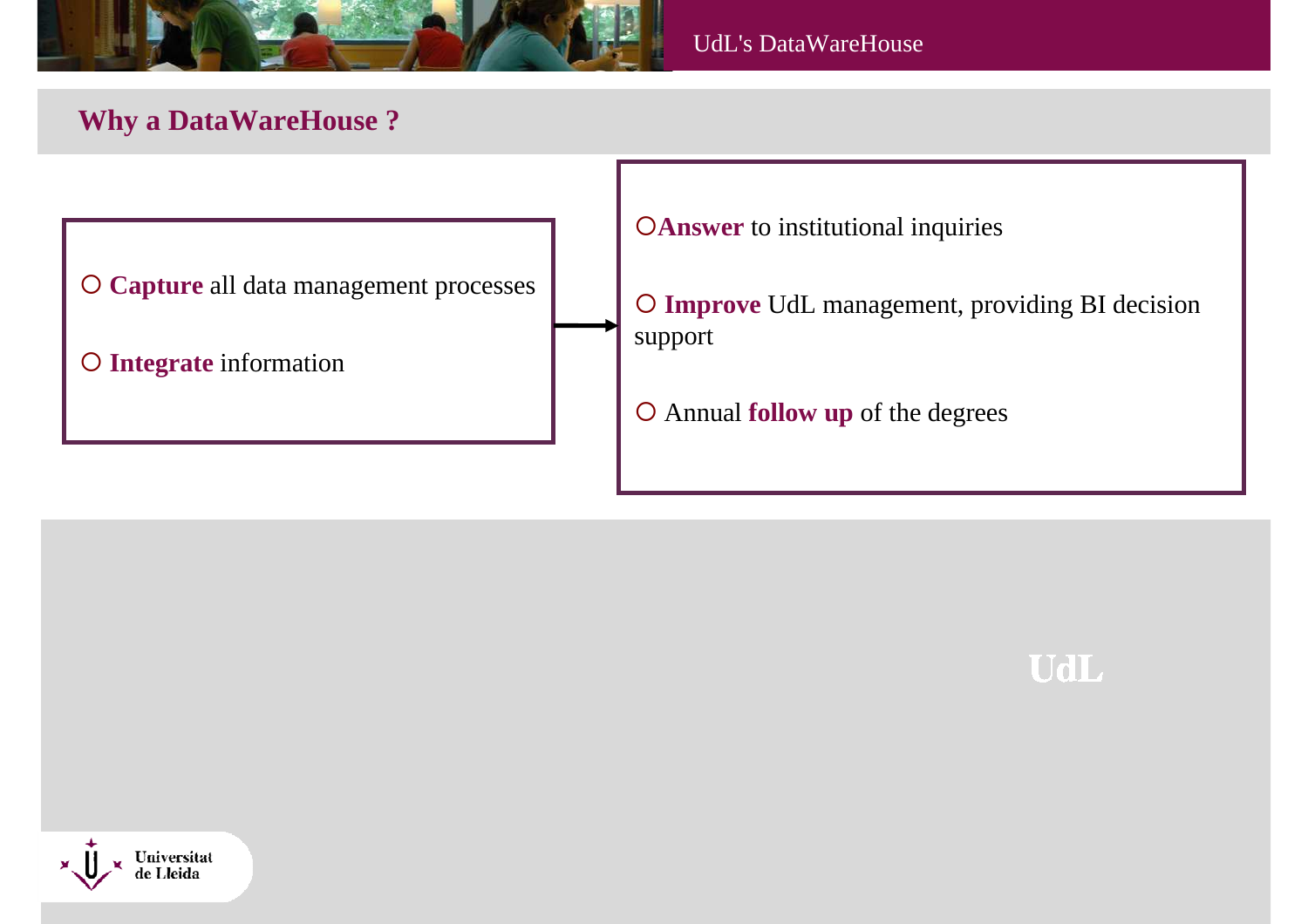

# **What's a DataWareHouse?**



Universitat de Lleida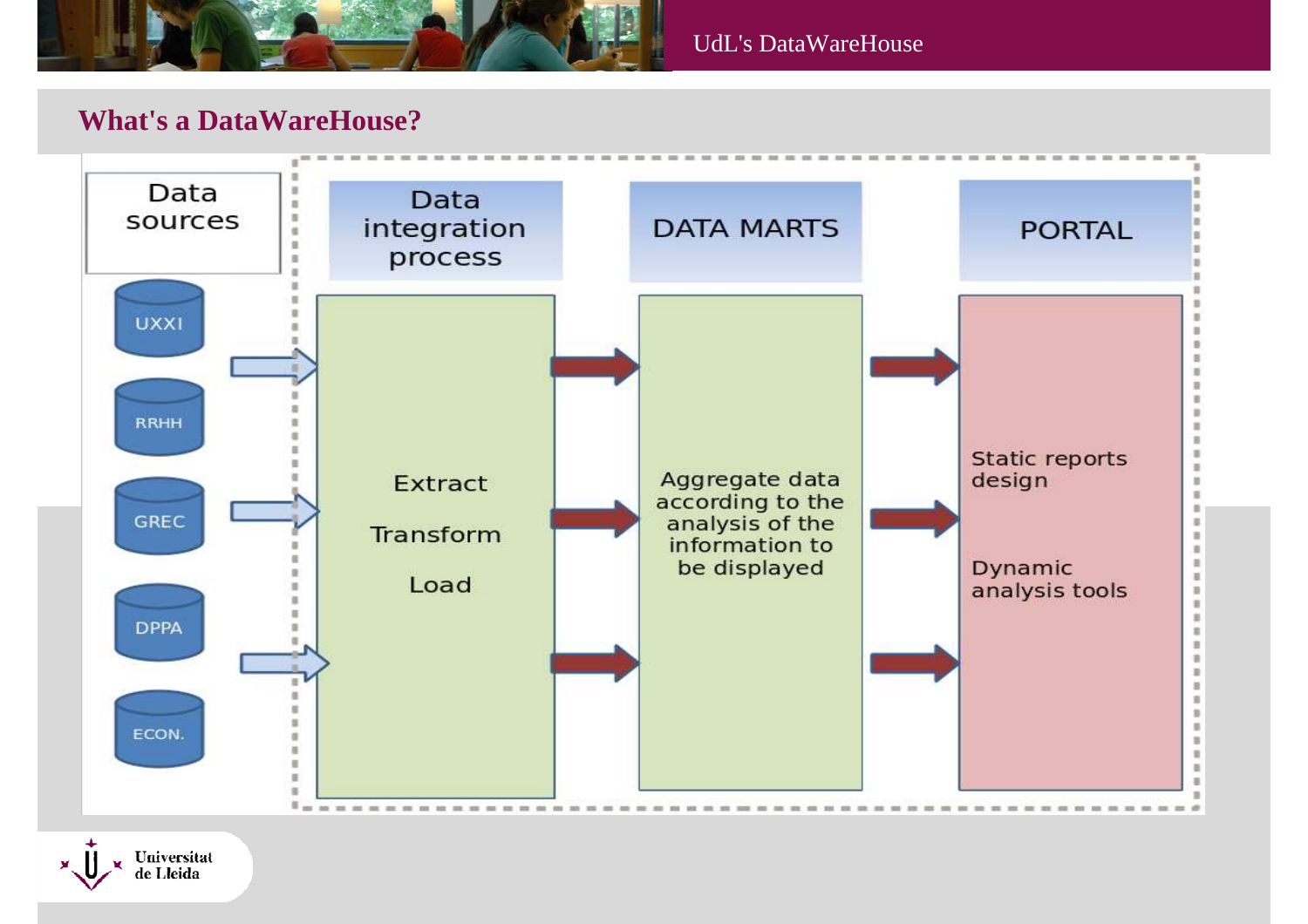

# **http://dtwh.udl.cat/pentaho/Login**

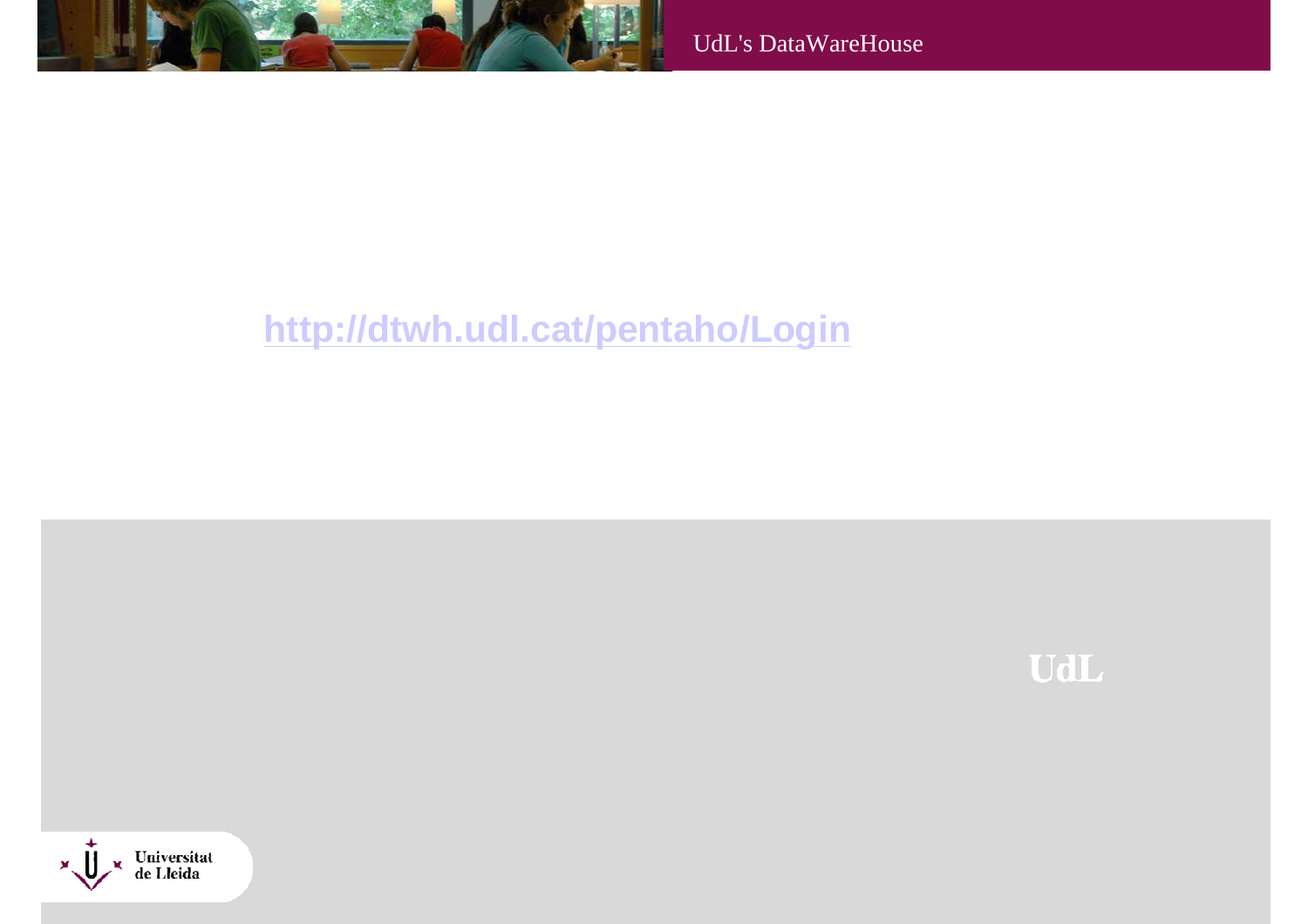

Some of the most important data reports provided periodically to the university:

- Annual follow-up of the degrees (DOSSIER OF INDICATORS)
- Budget for schools and departments
- Governmental statistics



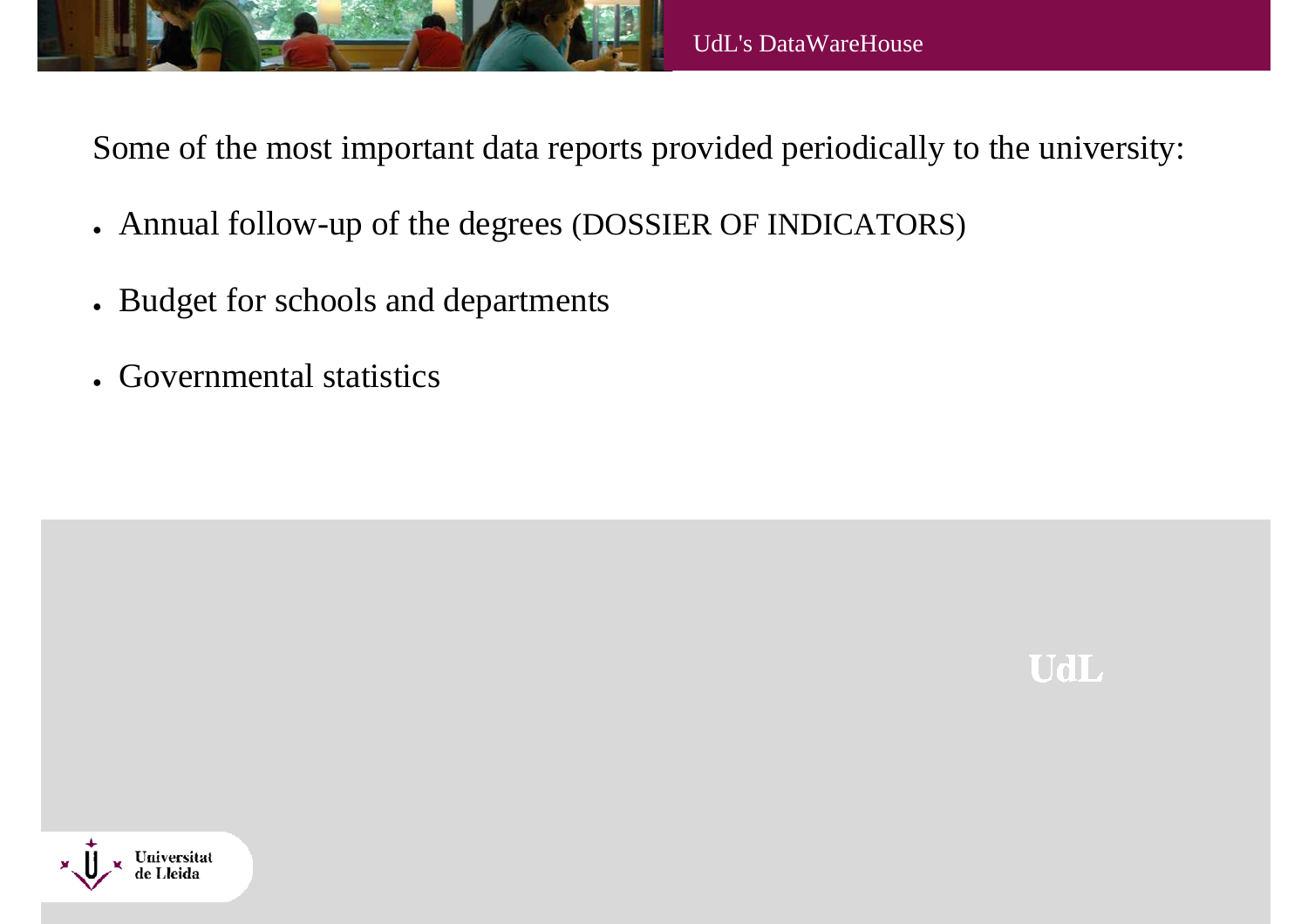

## **Dossier of indicators – Students - Enrolment**

- New students and type of acces
- New students by access note
- O First choice demand



Estudiantat nou per via d'accés







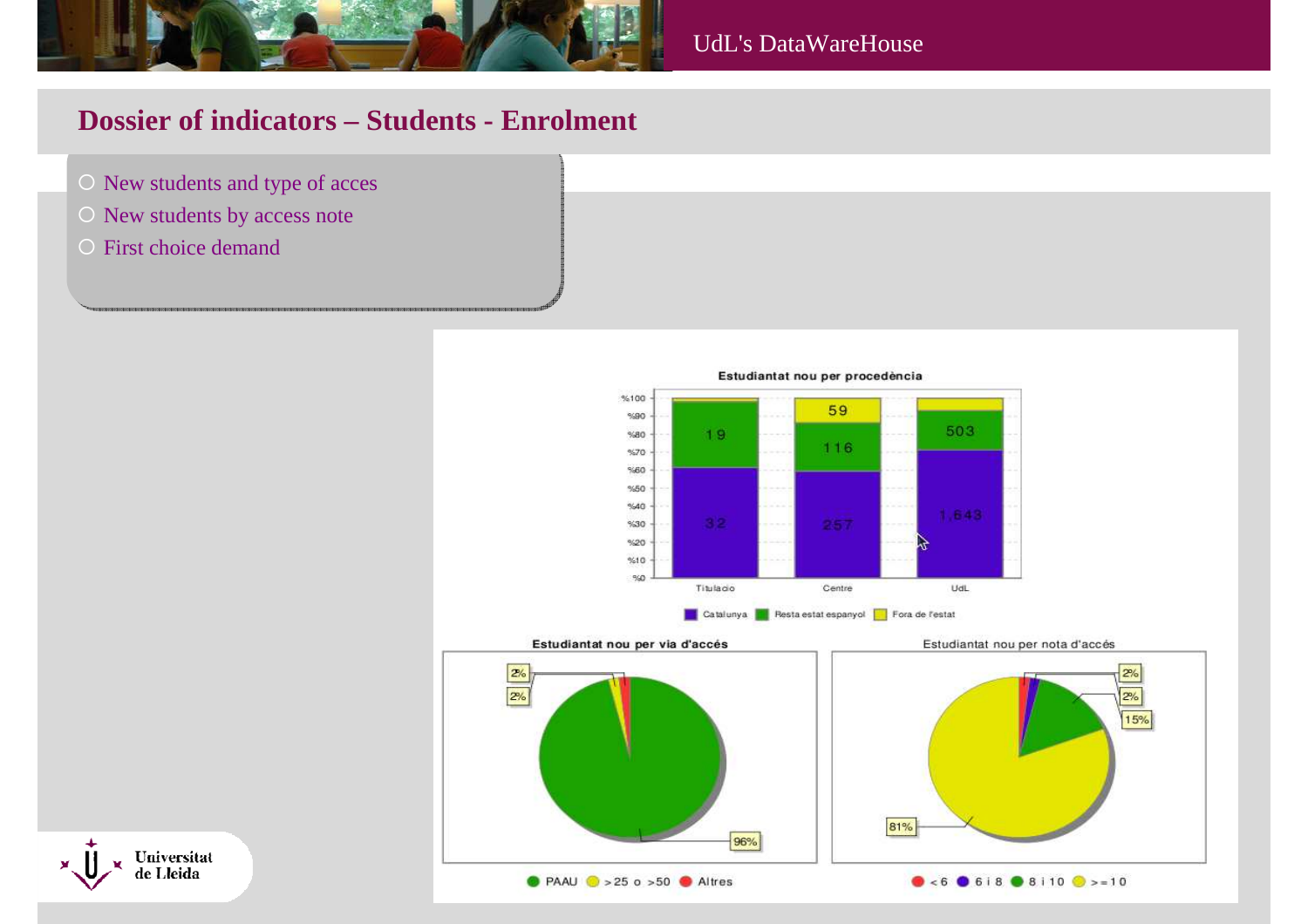

## **Dossier of indicators – Students - Enrolment**

- Occupancy of seats rate
- $\circ$  New students and total students Evolution
- O Enrolled credits
- $\circ$  Students by enrolled credits
- $\bigcap$ Full-time students and part-time students



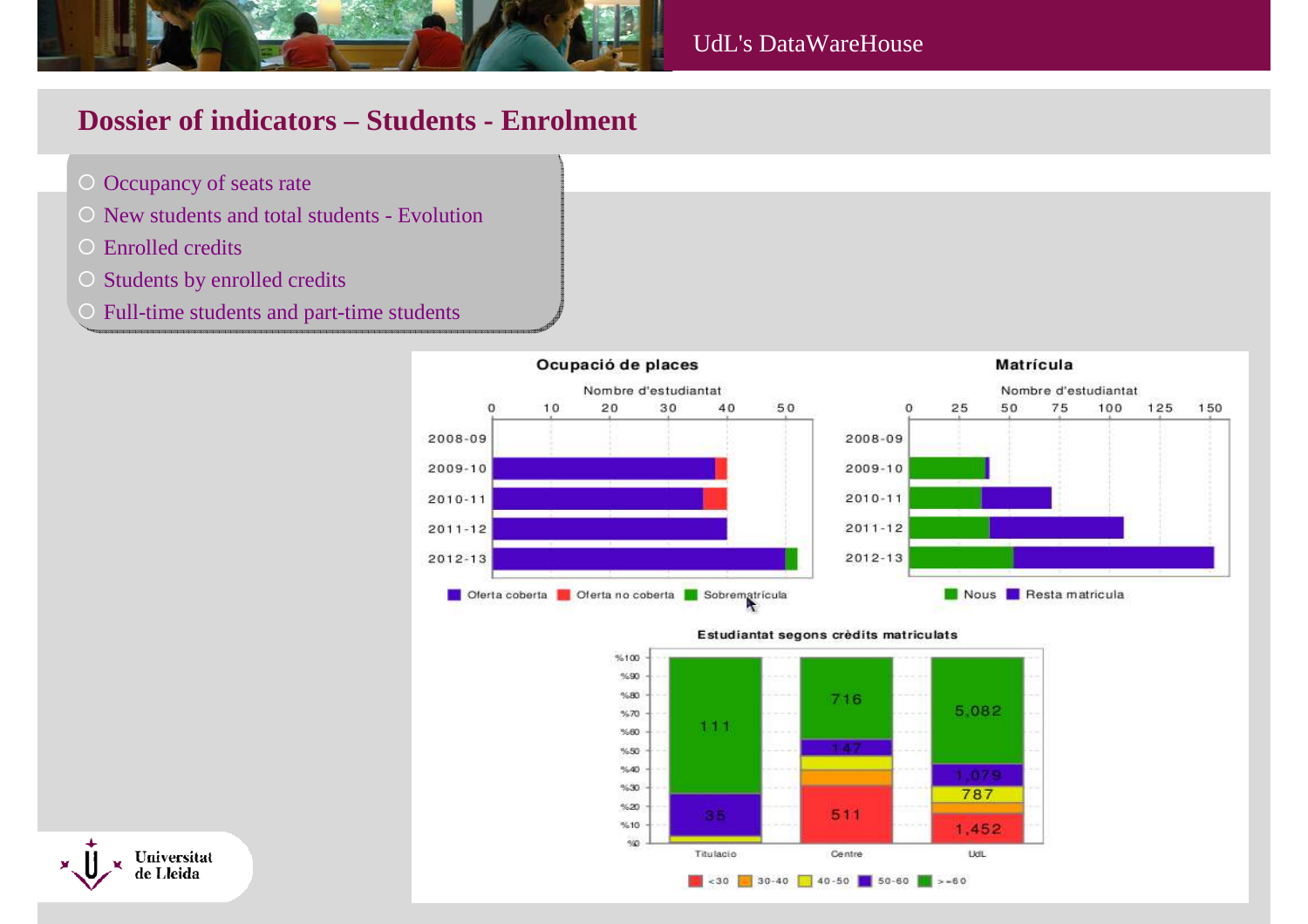

# **Dossier of indicators – Teaching classes**

- O PhD professor
- O Teaching hours by category faculty
- $\overline{C}$ Students by type of teaching group
- $\bigcirc$ Courses by number of professors





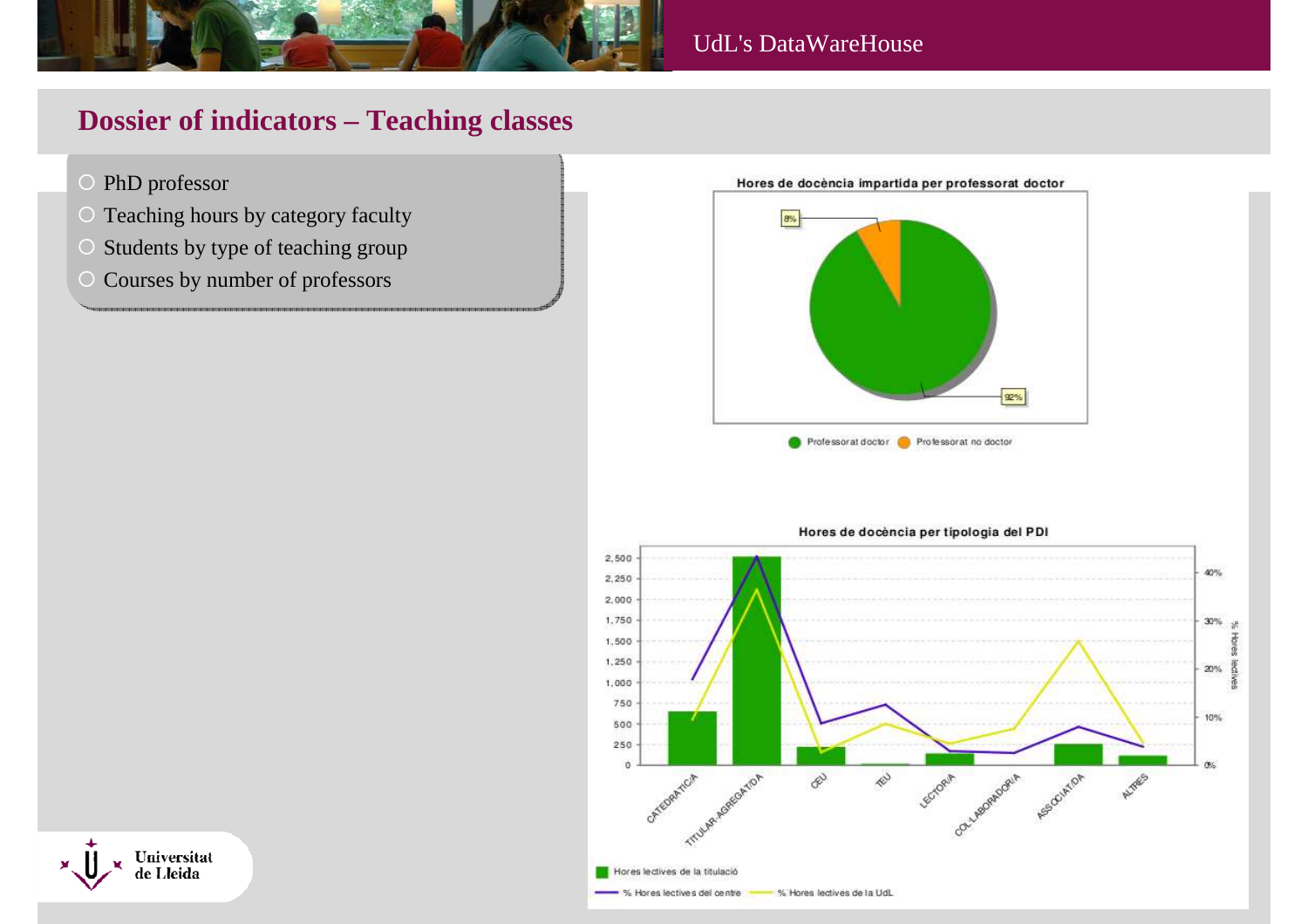

#### UdL's DataWareHouse

# **Dossier of indicators – Academic results**

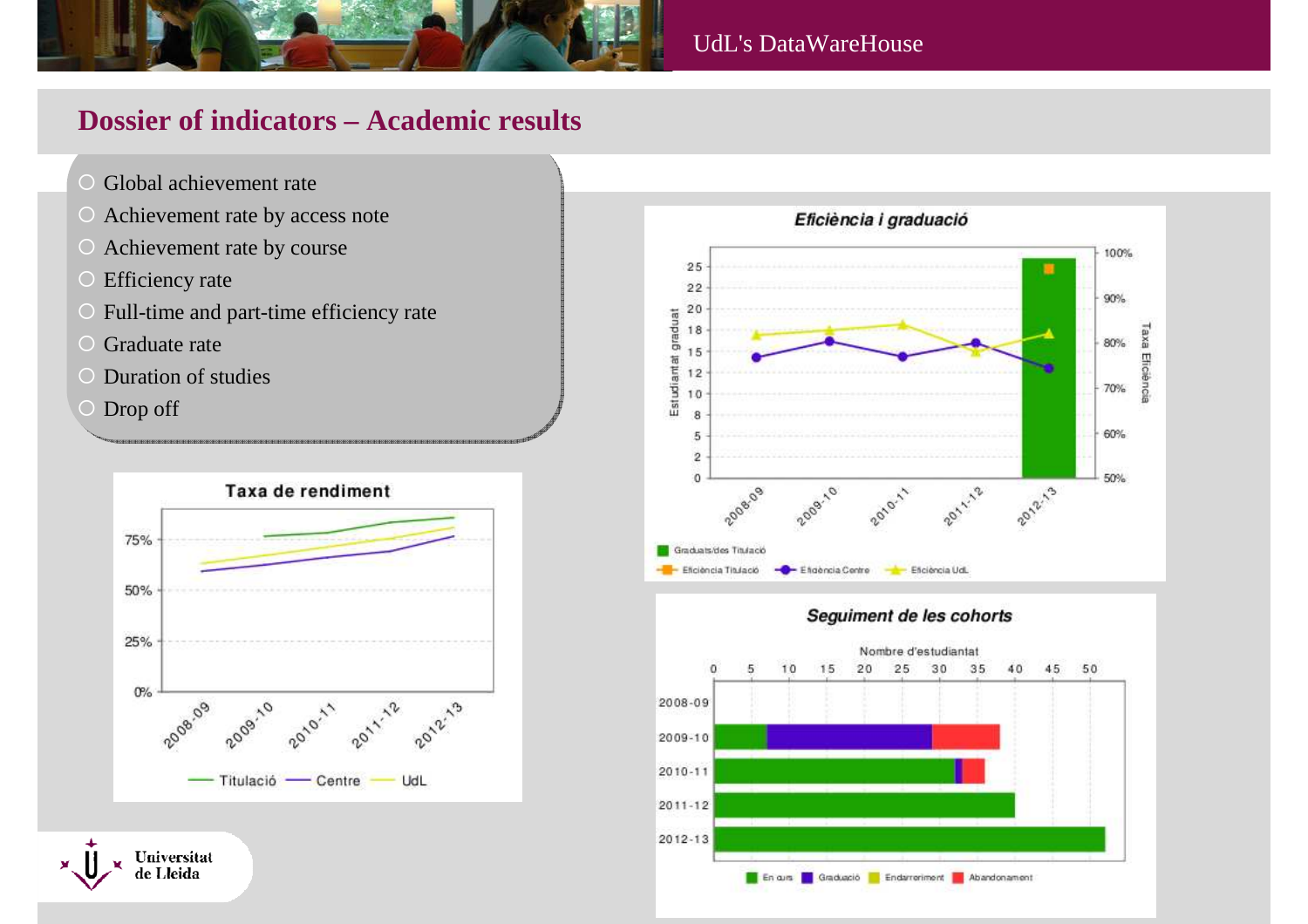

# **Dossier of indicators – Students satisfaction**

- Assessment of courses
- $\bigcirc$ Satisfaction of teacher's performance
- Exchange programmes
- $\bigcirc$ Recent graduates
- O Practicum
- O Doctorate





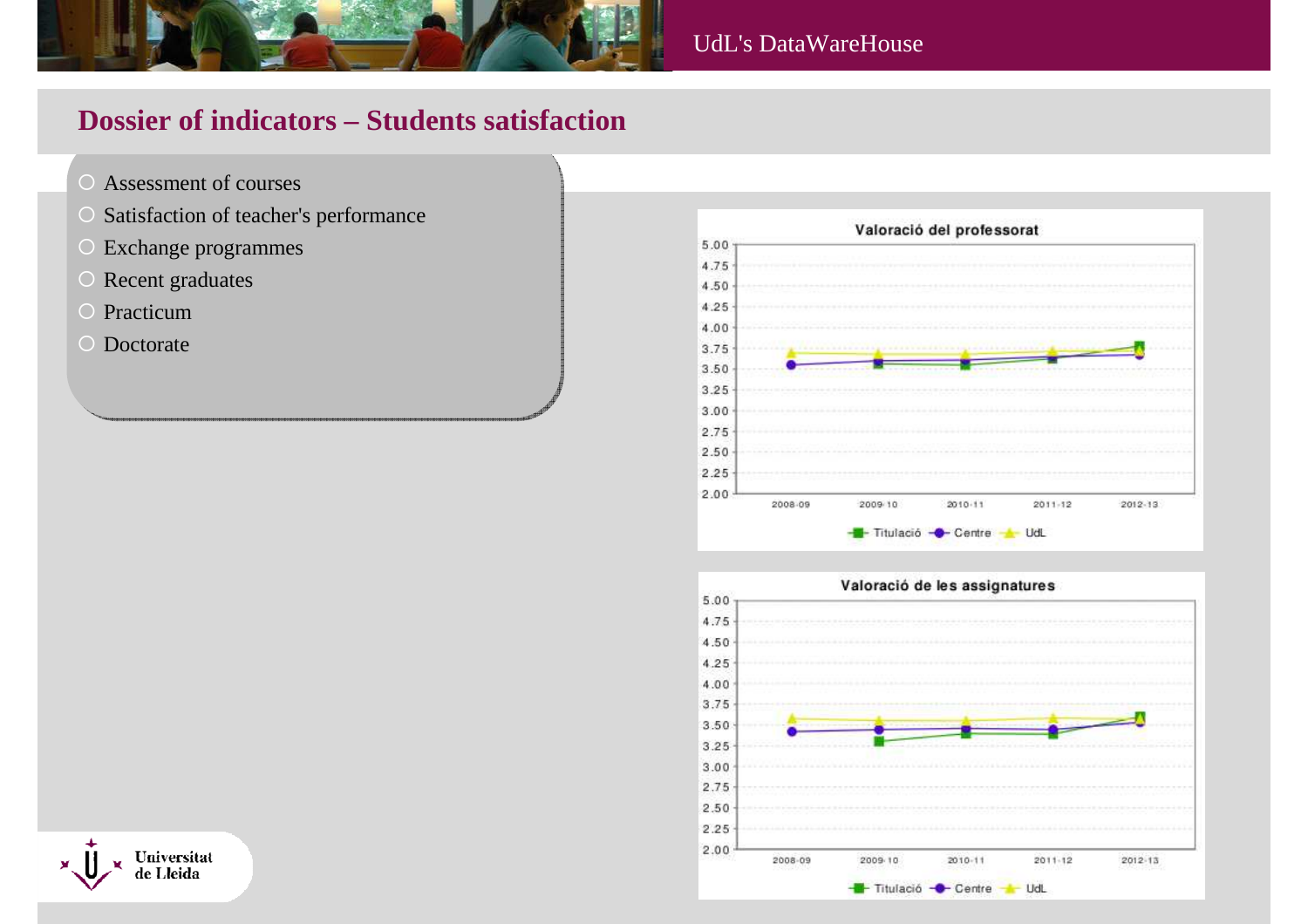

# **Dossier of indicators**

#### **Dossier of indicators it's the most important part in the follow-up revision of a degree:**

- **-** Each coordinator must explain facts and figures and decide actions for improvement
- External evaluation will be based on those indicators